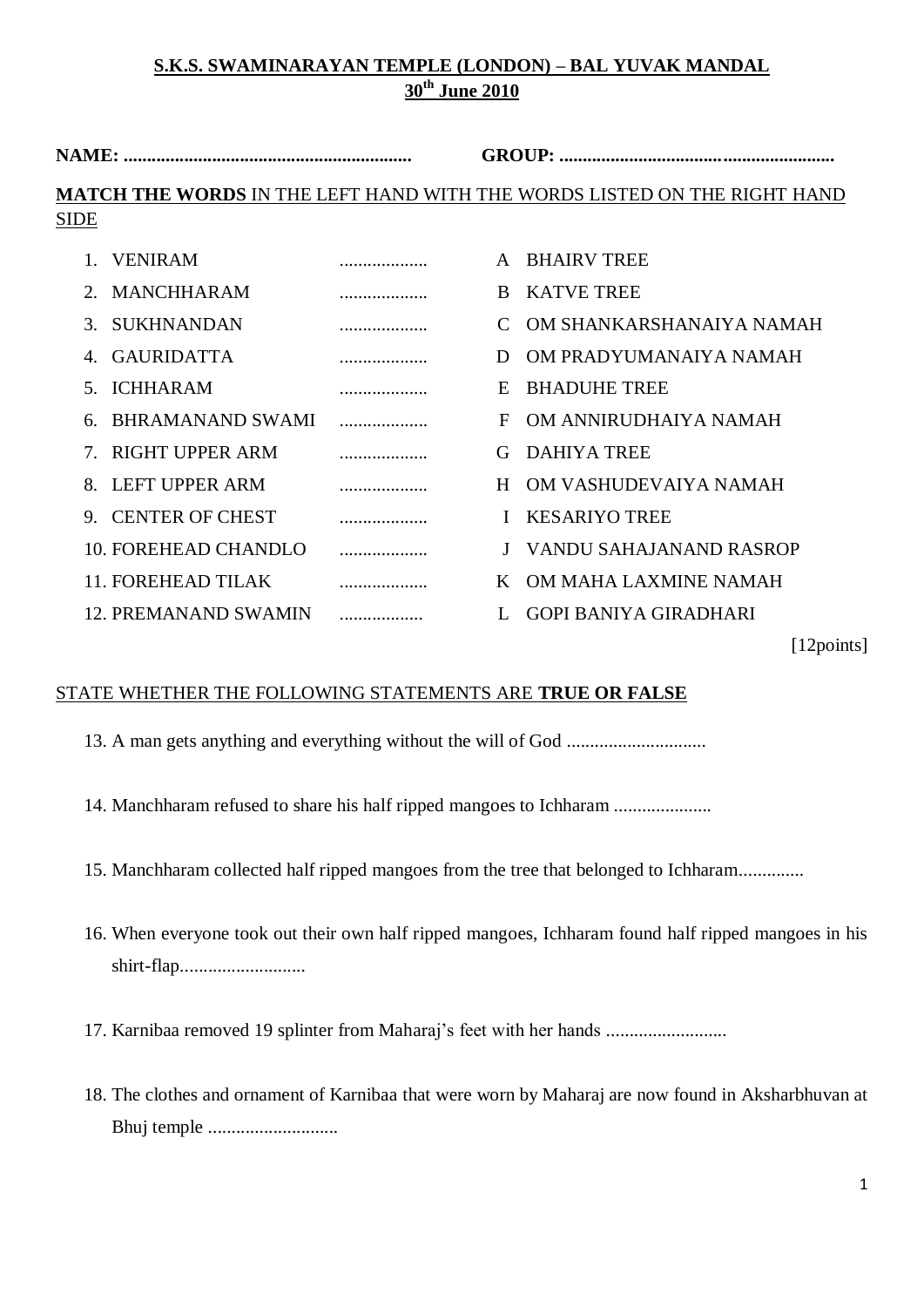19. Gopichandan is a special type of mud that is famed in Dwarika ........................

- 20. Two strands of a kanthi, symbolises the relation between the soul and God that is tied together as one.................
- 21. Vandu Sahajanand pad are composed by Bharmanand Swami .....................
- 22. There are a total of 10 pad in Vandu Sahajanand ....................

[10points]

# COMPLETE THE **MISSING GAPS** AND COMPLETE **THE CROSSWORD PUZZEL FOR TE MISSING WORDS FROM 23 TO 32**

- 23. Jamnabai went into ......................whenever she sang kirtans. [3points]
- 24. Jamnabai was blessed with Shriji Maharaj's ........................of flowers. [3points]
- 25. Shriji Maharaj gave Jamnabai his wet ...................on her request to grace her. [3points]
- 26. Ghanshyam Maharaj had his mundan ceremony done at the age of ........................year old. [3points]
- 27. Yagnopavit sanskar of Ghanshyam Maharaj was done when He was ...................years old. [3points]
- 28. Removal of birth hair is known as .......................sanskar. [3points]

29. The thread worn in Yagnopavit is known as ................. . [3points]

- 30. Dadabhai was father to ....................... . [3points]
- 31. Shriji Mahraj was residing in ....................., when Jamnabai went into trance (samadhi) to ask Maharaj his prediction about next moonson. [3points]

32. .............................was less satsangi compared to Jamnabai. [3points]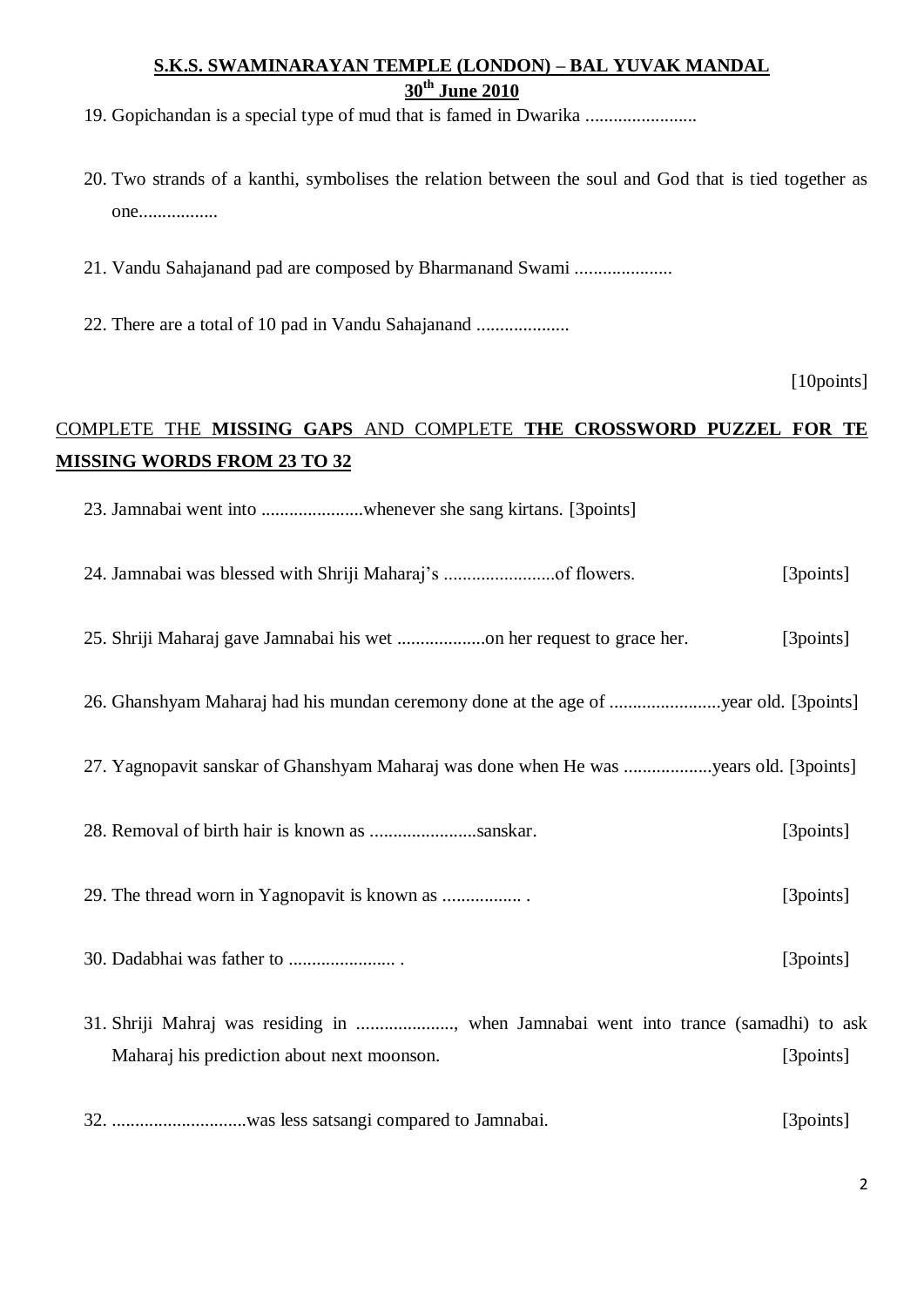|  | [3points] |
|--|-----------|

|  | 34. Vandu Sahajanand Rasroop, Saarne Re Lol; |  |           |
|--|----------------------------------------------|--|-----------|
|  |                                              |  | [4points] |

35. ............... ........... ................. ............, Rasik Jan Ghelda Re Lol; ........... .............. ............. ............, Sundar Var Chhelda Re Lol [5points]

| A             | C | H | U            | D         | A             | K            | A           | $\mathbf R$   | M            | Α            | K                       |
|---------------|---|---|--------------|-----------|---------------|--------------|-------------|---------------|--------------|--------------|-------------------------|
| $\mathcal{C}$ | H | A | U            | U         | I             | $\Omega$     | N           | T             | $\Omega$     | K            | D                       |
| B             | J | K | S            | A         | М             | A            | D           | H             | I            | J            | L                       |
| $\mathbf{J}$  | A | M | N            | A         | B             | A            | I           | R             | $\rm T$      | S            | $\mathbf O$             |
| G             | J | A | M            | H         | $\mathcal{C}$ | B            | D           | E             | U            | $\mathbf{P}$ | $\mathbf N$             |
| A             | E | J | V            | I         | J             | Q            | G           | E             | K            | L            | M                       |
| D             | I | D | W            | B         | $H_{\rm}$     | U            | Q           | $\mathcal{C}$ | $\mathbf{P}$ | O            | ${\bf N}$               |
| H             | G | N | V            | M         | G             | A            | $\mathbf R$ | L             | A            | N            | D                       |
| $\mathbf{P}$  | H | A | B            | $H_{\rm}$ | G             | $\mathbf{F}$ | G           | O             | $\mathbb{R}$ | Q            | $\mathbf{P}$            |
| U             | T | N | $\mathsf{C}$ | D         | E             | L            | M           | T             | S            | U            | $\overline{\mathsf{V}}$ |
| $\mathbf R$   | O | I | D            | Α         | D             | A            | B           | H             | A            | I            | W                       |
| $\mathbf T$   | P | J | B            | K         | J             | Α            | N           | $\Omega$      | I            | T            | M                       |

#### NUTAN MANDIR MAHOTSAV (**Match the listed dates with the events listed**)

- 37. 20TH MAY 2010 ............ B: SAMAPTI 38. 15TH MAY 2010 ............ C: MAHA ANKUT DARSHAN 39. 23RD MAY 2010 ............ D: DEEP PRAGTIYA
- 36. 18TH MAY 2010 ............ A: MAHA NAGAR YATRA
	-
	-
	-

[4points]

40. How many days was the Maha Vishnu Yagna for during Nutan Mandir Mahotsav in Bhuj?

[2points]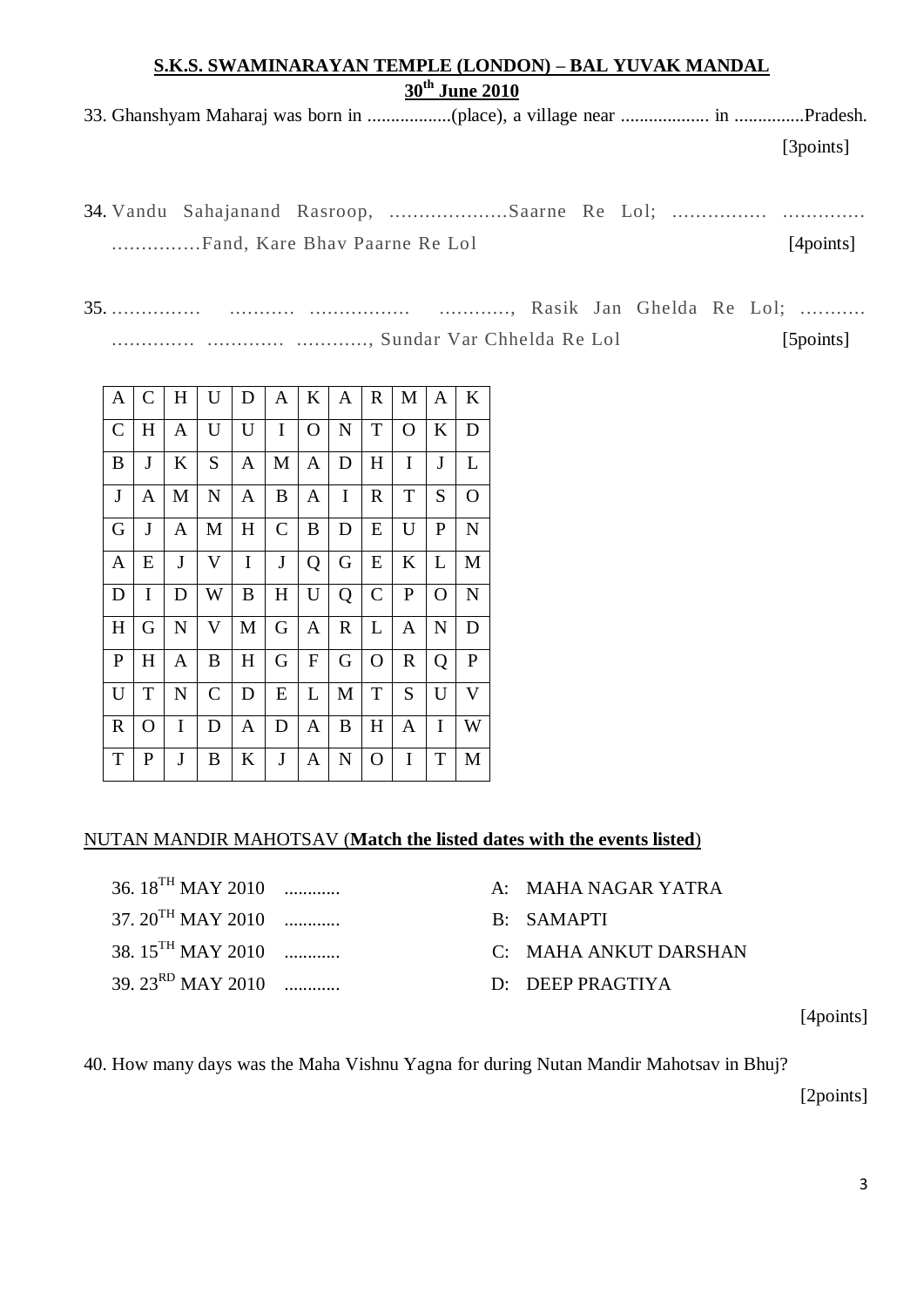**NAME: .............................................................. GROUP: ........................................................... MATCH THE WORDS** IN THE LEFT HAND WITH THE WORDS LISTED ON THE RIGHT HAND SIDE

| 1. VENIRAM                  | $\mathbf{G}_{1},\ldots,\mathbf{G}_{n},\ldots,\mathbf{G}_{n}$                                                                                                                                                                        | A BHAIRV TREE               |
|-----------------------------|-------------------------------------------------------------------------------------------------------------------------------------------------------------------------------------------------------------------------------------|-----------------------------|
| 2. MANCHHARAM               | $\mathbf A$ and $\mathbf A$ and $\mathbf A$                                                                                                                                                                                         | B KATVE TREE                |
| 3. SUKHNANDAN               | B                                                                                                                                                                                                                                   | C OM SHANKARSHANAIYA NAMAH  |
| 4. GAURIDATTA               |                                                                                                                                                                                                                                     | OM PRADYUMANAIYA NAMAH<br>D |
| <b>ICHHARAM</b><br>5.       |                                                                                                                                                                                                                                     | <b>BHADUHE TREE</b><br>E    |
| 6. BHRAMANAND SWAMI         | <u> 1999 - James James Barnett, p</u>                                                                                                                                                                                               | OM ANNIRUDHAIYA NAMAH<br>F  |
| 7. RIGHT UPPER ARM          | $\ldots \ldots \ldots \mathbf{D} \ldots \ldots \mathbf{D}$                                                                                                                                                                          | <b>DAHIYA TREE</b><br>G     |
| 8. LEFT UPPER ARM           |                                                                                                                                                                                                                                     | H OM VASHUDEVAIYA NAMAH     |
| 9. CENTER OF CHEST          | $\ldots \ldots \ldots \ldots$                                                                                                                                                                                                       | <b>KESARIYO TREE</b>        |
| 10. FOREHEAD CHANDLO        | K                                                                                                                                                                                                                                   | J VANDU SAHAJANAND RASROP   |
| 11. FOREHEAD TILAK          | <b>Example 14</b> The Contract of the Contract of the Contract of the Contract of the Contract of the Contract of the Contract of the Contract of the Contract of the Contract of the Contract of the Contract of the Contract of t | K OM MAHA LAXMINE NAMAH     |
| <b>12. PREMANAND SWAMIN</b> | and the property of the property                                                                                                                                                                                                    | GOPI BANIYA GIRADHARI       |

### STATE WHETHER THE FOLLOWING STATEMENTS ARE **TRUE OR FALSE**

13. A man gets anything and everything without the will of God .............**F**.................

14. Manchharam refused to share his half ripped mangoes to Ichharam ......**T**...............

15. Manchharam collected half ripped mangoes from the tree that belonged to Ichharam.......**T**.......

16. When everyone took out their own half ripped mangoes, Ichharam found half ripped mangoes in his shirt-flap..........**T**.................

17. Karnibaa removed 19 splinter from Maharaj's feet with her hands ........**.F**.................

18. The clothes and ornament of Karnibaa that were worn by Maharaj are now found in Aksharbhuvan at Bhuj temple ...........**T**.................

[12points]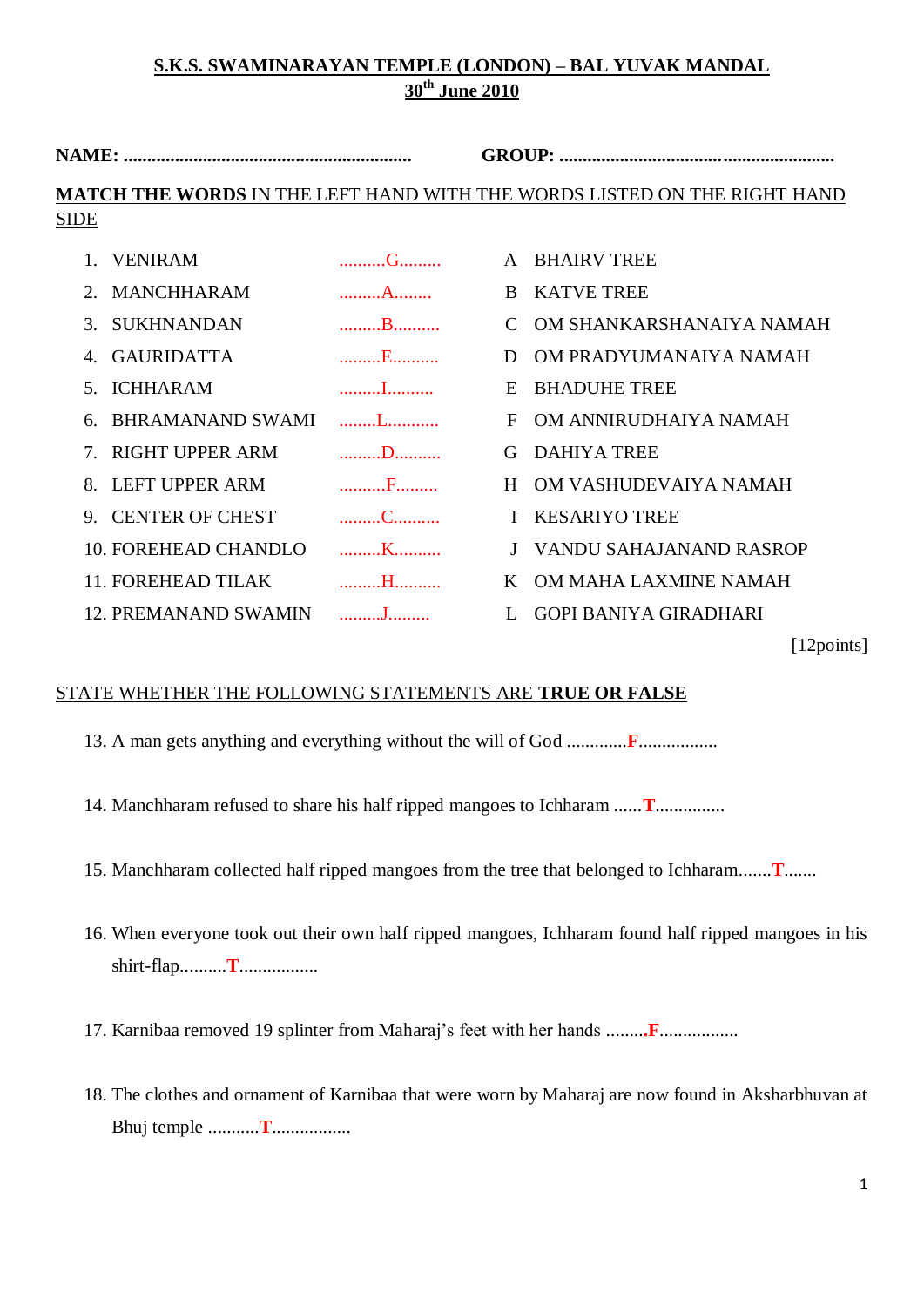- 19. Gopichandan is a special type of mud that is famed in Dwarika ..........**T**..............
- 20. Two strands of a kanthi, symbolises the relation between the soul and God that is tied together as one.......**.T**.........
- 21. Vandu Sahajanand pad are composed by Bharmanand Swami ........**F**.............
- 22. There are a total of 10 pad in Vandu Sahajanand ........**F**............

[10points]

# COMPLETE THE **MISSING GAPS** AND COMPLETE **THE CROSSWORD PUZZEL FOR TE MISSING WORDS FROM 8 TO 17**

- 23. Jamnabai went into **SAMADHI** whenever she sang kirtans. [3points]
- 24. Jamnabai was blessed with Shriji Maharaj's **GARLAND** of flowers. [3points]
- 25. Shriji Maharaj gave Jamnabai his wet **CLOTH** on her request to grace her. [3points]
- 26. Ghanshyam Maharaj had his mundan ceremony done at the age of **THREE** year old. [3points]
- 27. Yagnopavit sanskar of Ghanshyam Maharaj was done when He was **EIGHT** years old. [3points]
- 28. Removal of birth hair is known as **CHUDAKARMA** sanskar. [3points]
- 29. The thread worn in Yagnopavit is known as **JANOI**. [3points]
- 30. Dadabhai was father to **JAMNABAI** . [3points]
- 31. Shriji Mahraj was residing in **GADHPUR** when Jamnabai went into trance (samadhi) to ask Maharaj his prediction about next moonson. [3points]
- 32. **DADABHAI** was less satsangi compared to Jamnabai. [3points]